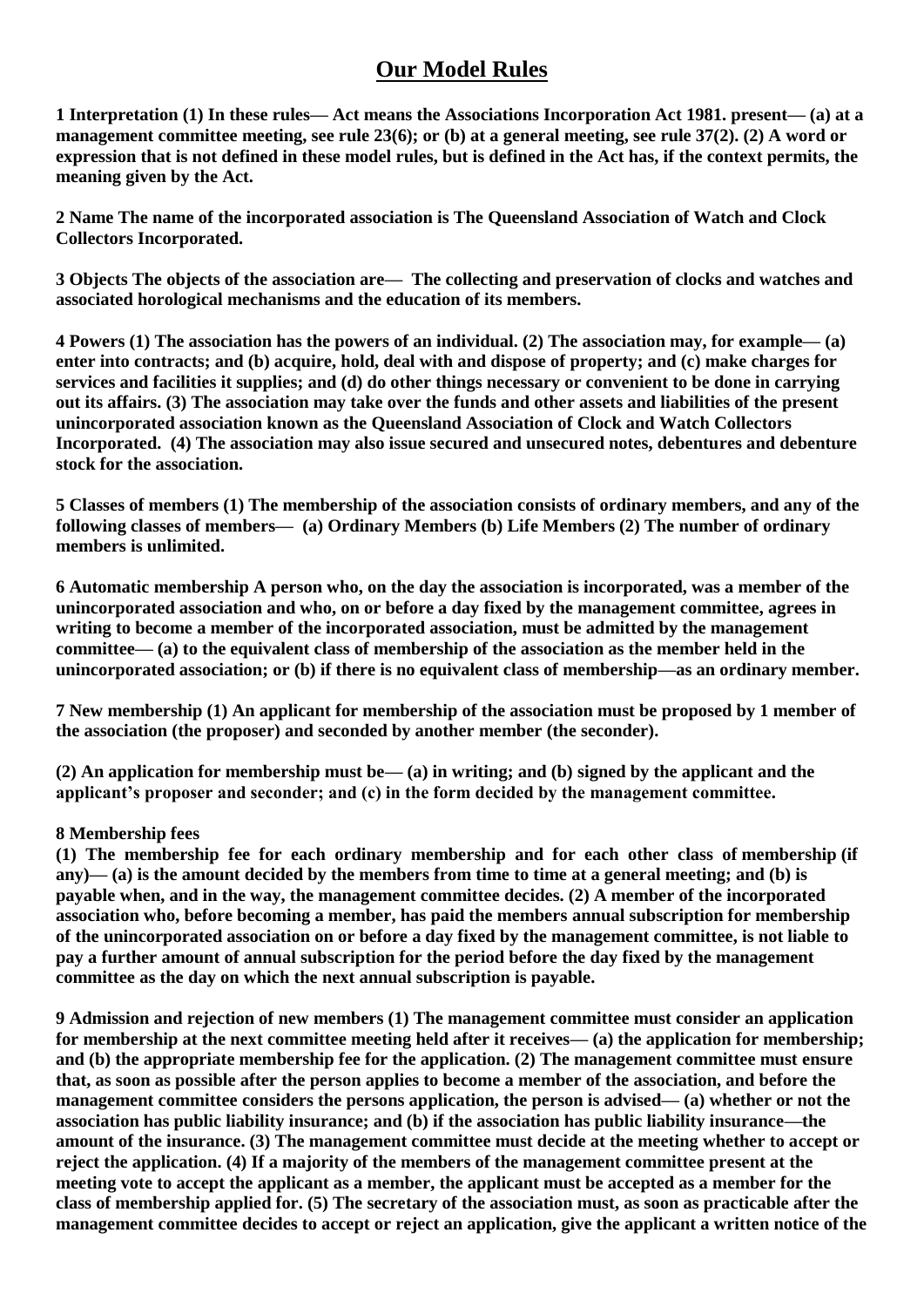## **decision.**

**10 When membership ends (1) A member may resign from the association by giving a written notice of resignation to the secretary. (2) The resignation takes effect at— (a) the time the notice is received by the secretary; or (b) if a later time is stated in the notice—the later time. (3) The management committee may terminate a member's membership if the member— (a) is convicted of an indictable offence; or (b) does not comply with any of the provisions of these rules; or (c) has membership fees in arrears for at least 2 months; or (d) conducts himself or herself in a way considered to be injurious or prejudicial to the character or interests of the association. (4) Before the management committee terminates a member's membership, the committee must give the member a full and fair opportunity to show why the membership should not be terminated. (5) If, after considering all representations made by the member, the management committee decides to terminate the membership, the secretary of the committee must give the member a written notice of the decision.** 

**11 Appeal against rejection or termination of membership (1) A person whose application for membership has been rejected, or whose membership has been terminated, may give the secretary written notice of the persons intention to appeal against the decision. (2) A notice of intention to appeal must be given to the secretary within 1 month after the person receives written notice of the decision. (3) If the secretary receives a notice of intention to appeal, the secretary must, within 1 month after receiving the notice, call a general meeting to decide the appeal.**

**12 General meeting to decide appeal (1) The general meeting to decide an appeal must be held within 3 months after the secretary receives the notice of intention to appeal. (2) At the meeting, the applicant must be given a full and fair opportunity to show why the application should not be rejected or the membership should not be terminated. (3) Also, the management committee and the members of the committee who rejected the application or terminated the membership must be given a full and fair opportunity to show why the application should be rejected or the membership should be terminated. (4) An appeal must be decided by a majority vote of the members present and eligible to vote at the meeting. (5) If a person whose application for membership has been rejected does not appeal against the decision within 1 month after receiving written notice of the decision, or the person appeals but the appeal is unsuccessful, the secretary must, as soon as practicable, refund the membership fee paid by the person.**

**13 Register of members (1) The management committee must keep a register of members of the association. (2) The register must include the following particulars for each member— (a) the full name of the member; (b) the postal or residential address of the member; (c) the date of admission as a member; (d) the date of death or time of resignation of the member; (e) details about the termination or reinstatement of membership; (f) any other particulars the management committee or the members at a general meeting decide. (3) The register must be open for inspection by members of the association at all reasonable times. (4) A member must contact the secretary to arrange an inspection of the register. (5) However, the management committee may, on the application of a member of the association, withhold information about the member (other than the members full name) from the register available for inspection if the management committee has reasonable grounds for believing the disclosure of the information would put the member at risk of harm.**

**14 Prohibition on use of information on register of members (1) A member of the association must not—**

**(a) use information obtained from the register of members of the association to contact, or send material to, another member of the association for the purpose of advertising for political, religious, charitable or commercial purposes; or (b) disclose information obtained from the register to someone else, knowing that the information is likely to be used to contact, or send material to, another member of the association for the purpose of advertising for political, religious, charitable or commercial purposes. (2) Subrule (1) does not apply if the use or disclosure of the information is approved by the association.**

**15 Appointment or election of secretary (1) The secretary must be an individual residing in Queensland, or in another State but not more than 65km from the Queensland border, who is— (a) a member of the association elected by the association as secretary; or (b) any of the following persons appointed by the management committee as secretary— (i) a member of the associations management committee; (ii) another member of the association; (iii) another person. (2) If the association has not elected an interim officer as secretary for the association before its incorporation, the members of the management**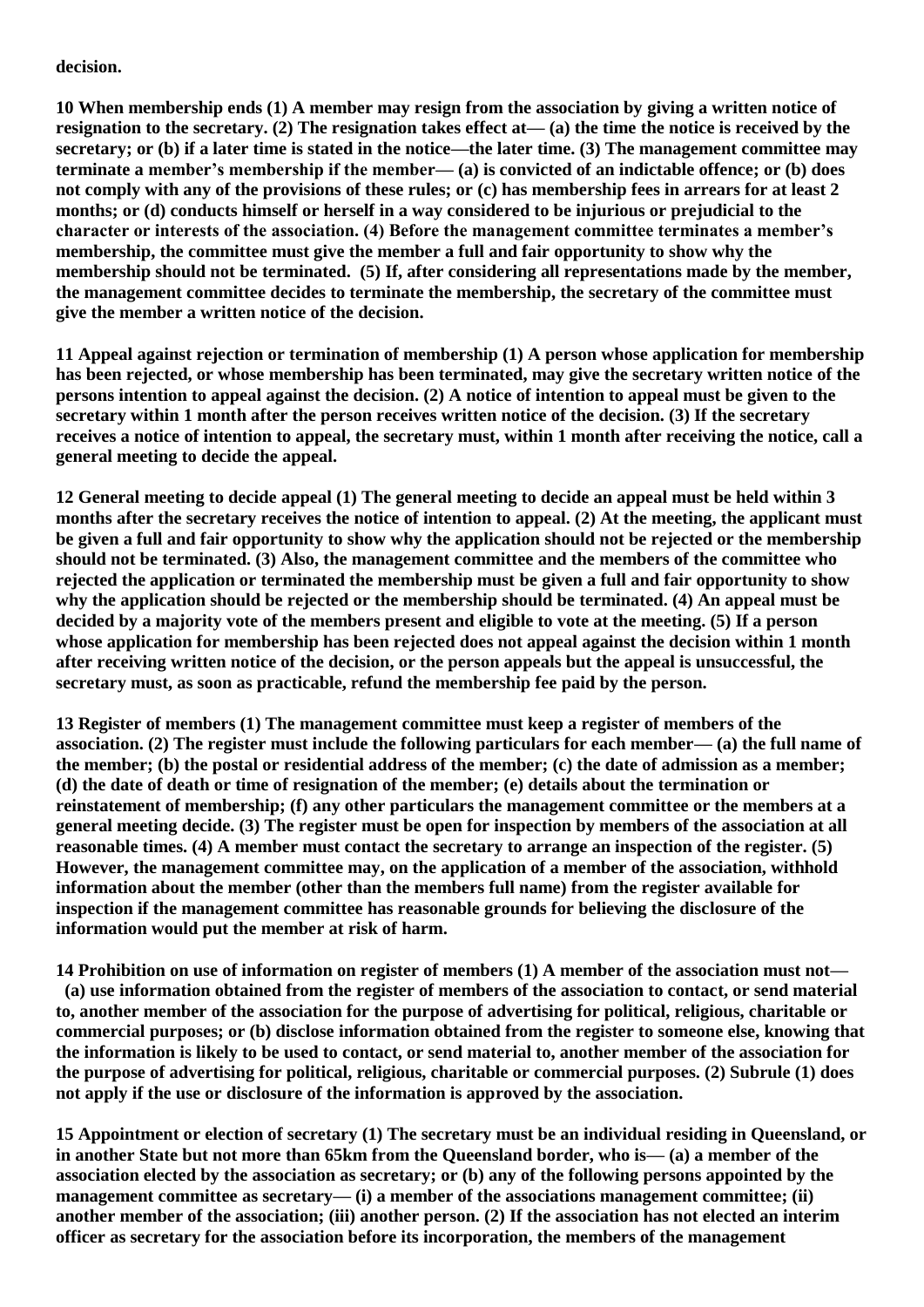**committee must ensure a secretary is appointed or elected for the association within 1 month after incorporation. (3) If a vacancy happens in the office of secretary, the members of the management committee must ensure a secretary is appointed or elected for the association within 1 month after the vacancy happens. (4) If the management committee appoints a person mentioned in subrule (1)(b)(ii) as secretary, other than to fill a casual vacancy on the management committee, the person does not become a member of the management committee. (5) However, if the management committee appoints a person mentioned in subrule (1)(b)(ii) as secretary to fill a casual vacancy on the management committee, the person becomes a member of the management committee. (6) If the management committee appoints a person mentioned in subrule (1)(b)(iii) as secretary, the person does not become a member of the management committee. (7) In this rule—**

**casual vacancy, on a management committee, means a vacancy that happens when an elected member of the management committee resigns, dies or otherwise stops holding office.**

**16 Removal of secretary (1) The management committee of the association may at any time remove a person appointed by the committee as the secretary. (2) If the management committee removes a secretary**  who is a person mentioned in rule  $15(1)(b)(i)$ , the person remains a member of the management **committee. (3) If the management committee removes a secretary who is a person mentioned in rule 15(1)(b)(ii) and who has been appointed to a casual vacancy on the management committee under rule 15(5), the person remains a member of the management committee.**

**17 Functions of secretary The secretary's functions include, but are not limited to— (a) calling meetings of the association, including preparing notices of a meeting and of the business to be conducted at the meeting in consultation with the president of the association; and (b) keeping minutes of each meeting; and (c) keeping copies of all correspondence and other documents relating to the association; and (d) maintaining the register of members of the association.**

**18 Membership of management committee (1) The management committee of the association consists of a president, treasurer, and any other members the association members elect at a general meeting. (2) A member of the management committee, other than a secretary appointed by the management committee under rule 15(1)(b)(iii), must be a member of the association. (3) At each annual general meeting of the association, the members of the management committee must retire from office, but are eligible, on nomination, for re-election. (4) A member of the association may be appointed to a casual vacancy on the management committee under rule 21.**

**19 Electing the management committee (1) A member of the management committee may only be elected as follows— (a) any 2 members of the association may nominate another member (the candidate) to serve as a member of the management committee; (b) the nomination must be— (i) in writing; and (ii) signed by the candidate and the members who nominated him or her; and (iii) given to the secretary at least 14 days before the annual general meeting at which the election is to be held; (c) each member of the association present and eligible to vote at the annual general meeting may vote for 1 candidate for each vacant position on the management committee; (d) if, at the start of the meeting, there are not enough candidates nominated, nominations may be taken from the floor of the meeting. (2) A person may be a candidate only if the person— (a) is an adult; and (b) is not ineligible to be elected as a member under section 61A of the Act. (3) A list of the candidates' names in alphabetical order, with the names of the members who nominated each candidate, must be posted in a conspicuous place in the office or usual place of meeting of the association for at least 7 days immediately preceding the annual general meeting. (4) If required by the management committee, balloting lists must be prepared containing the names of the candidates in alphabetical order. (5) The management committee must ensure that, before a candidate is elected as a member of the management committee, the candidate is advised— (a) whether or not the association has public liability insurance; and (b) if the association has public liability insurance—the amount of the insurance.**

**20 Resignation, removal or vacation of office of management committee member (1) A member of the management committee may resign from the committee by giving written notice of resignation to the secretary. (2) The resignation takes effect at— (a) the time the notice is received by the secretary; or (b) if a later time is stated in the notice—the later time. (3) A member may be removed from office at a general meeting of the association if a** 

**majority of the members present and eligible to vote at the meeting vote in favour of removing the**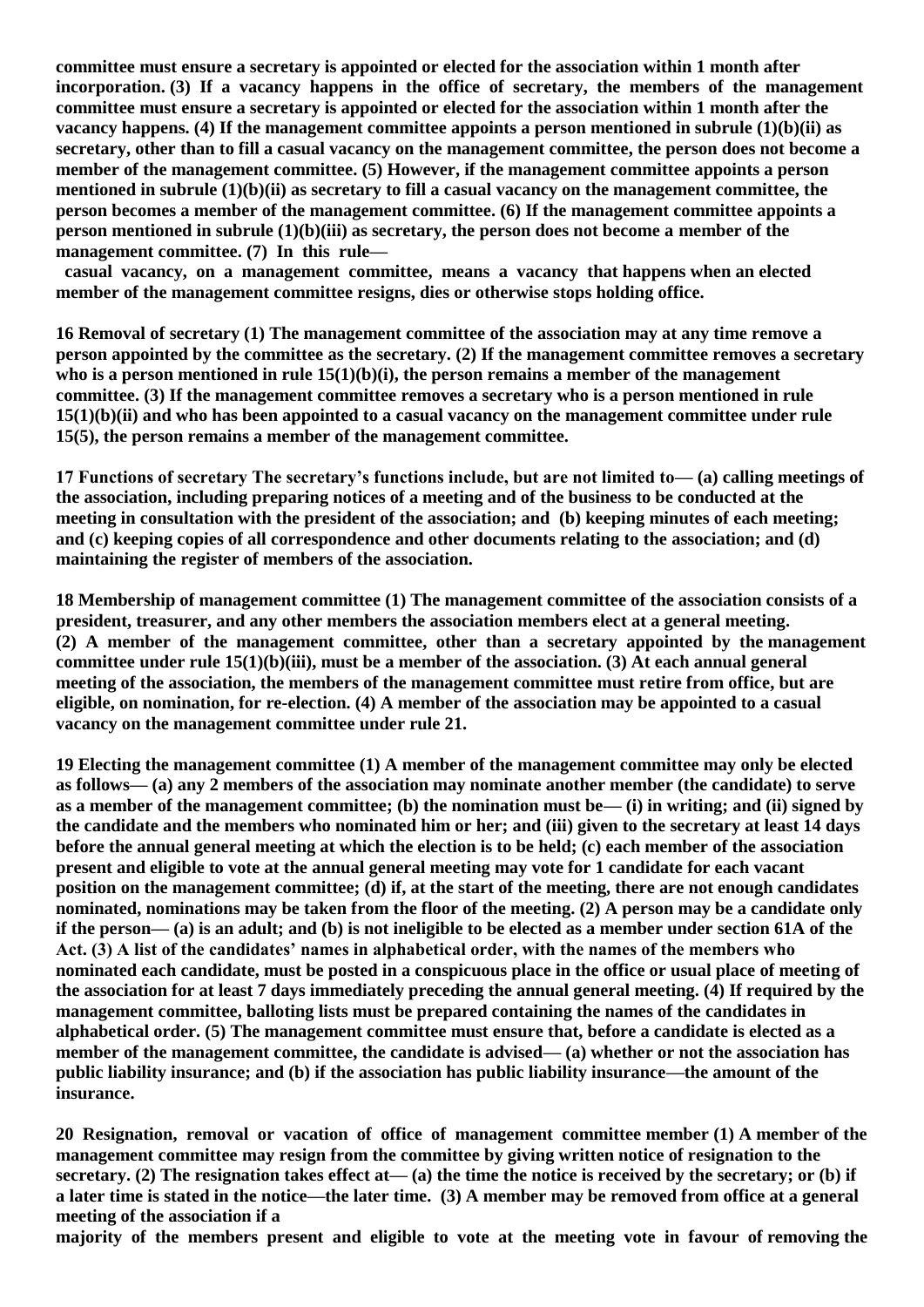**member. (4) Before a vote of members is taken about removing the member from office, the member must be given a full and fair opportunity to show cause why he or she should not be removed from office. (5) A member has no right of appeal against the members removal from office under this rule. (6) A member immediately vacates the office of member in the circumstances mentioned in section 64(2) of the Act.**

**21 Vacancies on management committee (1) If a casual vacancy happens on the management committee, the continuing members of the committee may appoint another member of the association to fill the vacancy until the next annual general meeting. (2) The continuing members of the management committee may act despite a casual vacancy on the management committee. (3) However, if the number of committee members is less than the number fixed under rule 24(1) as a quorum of the management committee, the continuing members may act only to— (a) increase the number of management committee members to the number required for a quorum; or (b) call a general meeting of the association.**

**22 Functions of management committee (1) Subject to these rules or a resolution of the members of the association carried at a general meeting, the management committee has the general control and management of the administration of the affairs, property and funds of the association. (2) The management committee has authority to interpret the meaning of these rules and any matter relating to the association on which the rules are silent, but any interpretation must have regard to the Act, including any regulation made under the Act. Note— The Act prevails if the associations rules are inconsistent with the Act—see section 1B of the Act. (3) The management committee may exercise the powers of the association— (a) to borrow, raise or secure the payment of amounts in a way the members of the association decide; and (b) to secure the amounts mentioned in paragraph (a) or the payment or performance of any debt, liability, contract, guarantee or other engagement incurred or to be entered into by the association in any way, including by the issue of debentures (perpetual or otherwise) charged upon the whole or part of the associations property, both present and future; and (c) to purchase, redeem or pay off any securities issued; and (d) to borrow amounts from members and pay interest on the amounts borrowed; and (e) to mortgage or charge the whole or part of its property; and (f) to issue debentures and other securities, whether outright or as security for any debt, liability or obligation of the association; and (g) to provide and pay off any securities issued; and (h) to invest in a way the members of the association may from time to time decide. (4) For subrule (3)(d), the rate of interest must not be more than the current rate being charged for overdrawn accounts on money lent (regardless of the term of the loan) by— (a) the financial institution for the association; or (b) if there is more than 1 financial institution for the association—the financial institution nominated by the management committee.** 

**23 Meetings of management committee (1) Subject to this rule, the management committee may meet and conduct its proceedings as it considers appropriate. (2) The management committee must meet at least once every 4 months to exercise its functions. (3) The management committee must decide how a meeting is to be called. (4) Notice of a meeting is to be given in the way decided by the management committee. (5) The management committee may hold meetings, or permit a committee member to take part in its meetings, by using any technology that reasonably allows the member to hear and take part in discussions as they happen. (6) A committee member who participates in the meeting as mentioned in subrule (5) is taken to be present at the meeting. (7) A question arising at a committee meeting is to be decided by a majority vote of members of the committee present at the meeting and, if the votes are equal, the question is decided in the negative. (8) A member of the management committee must not vote on a question about a contract or** 

**proposed contract with the association if the member has an interest in the contract or proposed contract and, if the member does vote, the members vote must not be counted. (9) The president is to preside as chairperson at a management committee meeting. (10) If there is no president or if the president is not present within 10 minutes after the time fixed for a management committee meeting, the members may choose 1 of their number to preside as chairperson at the meeting.**

**24 Quorum for, and adjournment of, management committee meeting (1) At a management committee meeting, more than 50% of the members elected to the committee as at the close of the last general meeting of the members form a quorum. (2) If there is no quorum within 30 minutes after the time fixed for a management committee meeting called on the request of members of the committee, the meeting lapses. (3) If there is no quorum within 30 minutes after the time fixed for a management committee meeting called other than on the request of the members of the committee—** 

**(a) the meeting is to be adjourned for at least 1 day; and (b) the members of the management committee**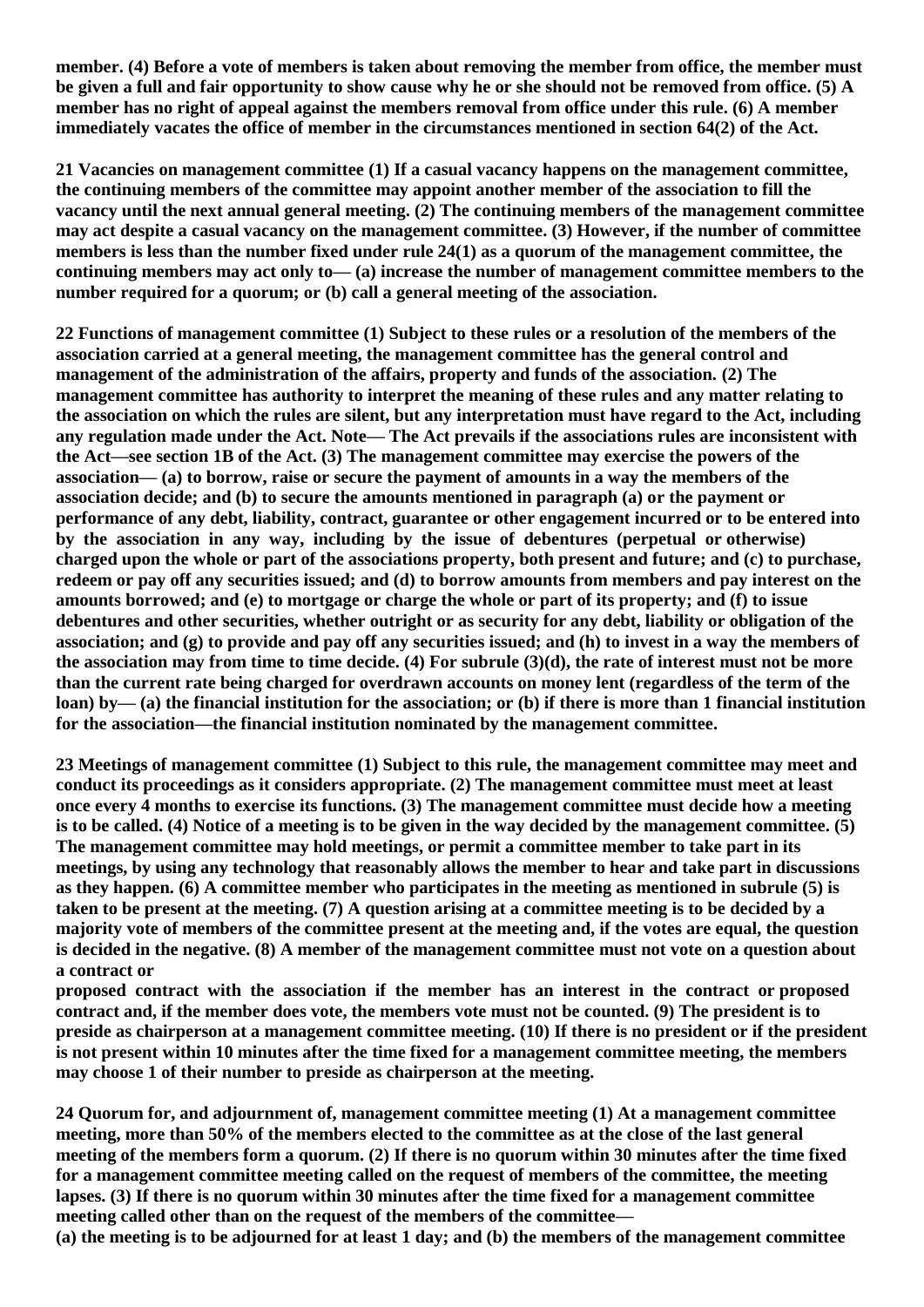**who are present are to decide the day, time and place of the adjourned meeting. (4) If, at an adjourned meeting mentioned in subrule (3), there is no quorum within 30 minutes after the time fixed for the meeting, the meeting lapses.**

**25 Special meeting of management committee (1) If the secretary receives a written request signed by at least 33% of the members of the management committee, the secretary must call a special meeting of the committee by giving each member of the committee notice of the meeting within 14 days after the secretary receives the request. (2) If the secretary is unable or unwilling to call the special meeting, the president must call the meeting. (3) A request for a special meeting must state— (a) why the special meeting is called; and (b) the business to be conducted at the meeting. (4) A notice of a special meeting must state— (a) the day, time and place of the meeting; and (b) the business to be conducted at the meeting. (5) A special meeting of the management committee must be held within 14 days after notice of the meeting is given to the members of the management committee.**

**26 Minutes of management committee meetings (1) The secretary must ensure full and accurate minutes of all questions, matters, resolutions and other proceedings of each management committee meeting are entered in a minute book. (2) To ensure the accuracy of the minutes, the minutes of each management committee meeting must be signed by the chairperson of the meeting, or the chairperson of the next management committee meeting, verifying their accuracy.**

**27 Appointment of subcommittees (1) The management committee may appoint a subcommittee consisting of members of the association considered appropriate by the committee to help with the conduct of the associations operations. (2) A member of the subcommittee who is not a member of the management committee is not entitled to vote at a management committee meeting. (3) A subcommittee may elect a chairperson of its meetings. (4) If a chairperson is not elected, or if the chairperson is not present within 10 minutes after the time fixed for a meeting, the members present may choose 1 of their number to be chairperson of the meeting. (5) A subcommittee may meet and adjourn as it considers appropriate. (6) A question arising at a subcommittee meeting is to be decided by a majority vote of the members present at the meeting and, if the votes are equal, the question is decided in the negative.**

**28 Acts not affected by defects or disqualifications (1) An act performed by the management committee, a subcommittee or a person acting as a member of the management committee is taken to have been validly performed. (2) Subrule (1) applies even if the act was performed when— (a) there was a defect in the appointment of a member of the management committee, subcommittee or person acting as a member of the management committee; or** 

**(b) a management committee member, subcommittee member or person acting as a member of the management committee was disqualified from being a member.**

**29 Resolutions of management committee without meeting (1) A written resolution signed by each member of the management committee is as valid and effectual as if it had been passed at a committee meeting that was properly called and held. (2) A resolution mentioned in subrule (1) may consist of several documents in like form, each signed by 1 or more members of the committee.** 

**30 First annual general meeting The first annual general meeting must be held within 6 months after the end date of the association's first reportable financial year.**

**31 Subsequent annual general meetings Each subsequent annual general meeting must be held— (a) at least once each year; and (b) within 6 months after the end date of the association's reportable financial year. 32 Business to be conducted at annual general meeting of level 1 incorporated associations and particular level 2 and 3 incorporated associations (1) This rule applies only if the association is— (a) a level 1 incorporated association; or (b) a level 2 incorporated association to which section 59 of the Act applies; or (c) a level 3 incorporated association to which section 59 of the Act applies. (2) The following business must be conducted at each annual general meeting of the association— (a) receiving the association's financial statement, and audit report, for the last reportable financial year; (b) presenting the financial statement and audit report to the meeting for adoption; (c) electing members of the management committee; (d) for a level 1 incorporated association—appointing an auditor or an accountant for the present financial year; (e) for a level 2 incorporated association, or a level 3 incorporated association, to which section 59 of the Act applies—appointing an auditor, an accountant or an approved person for the**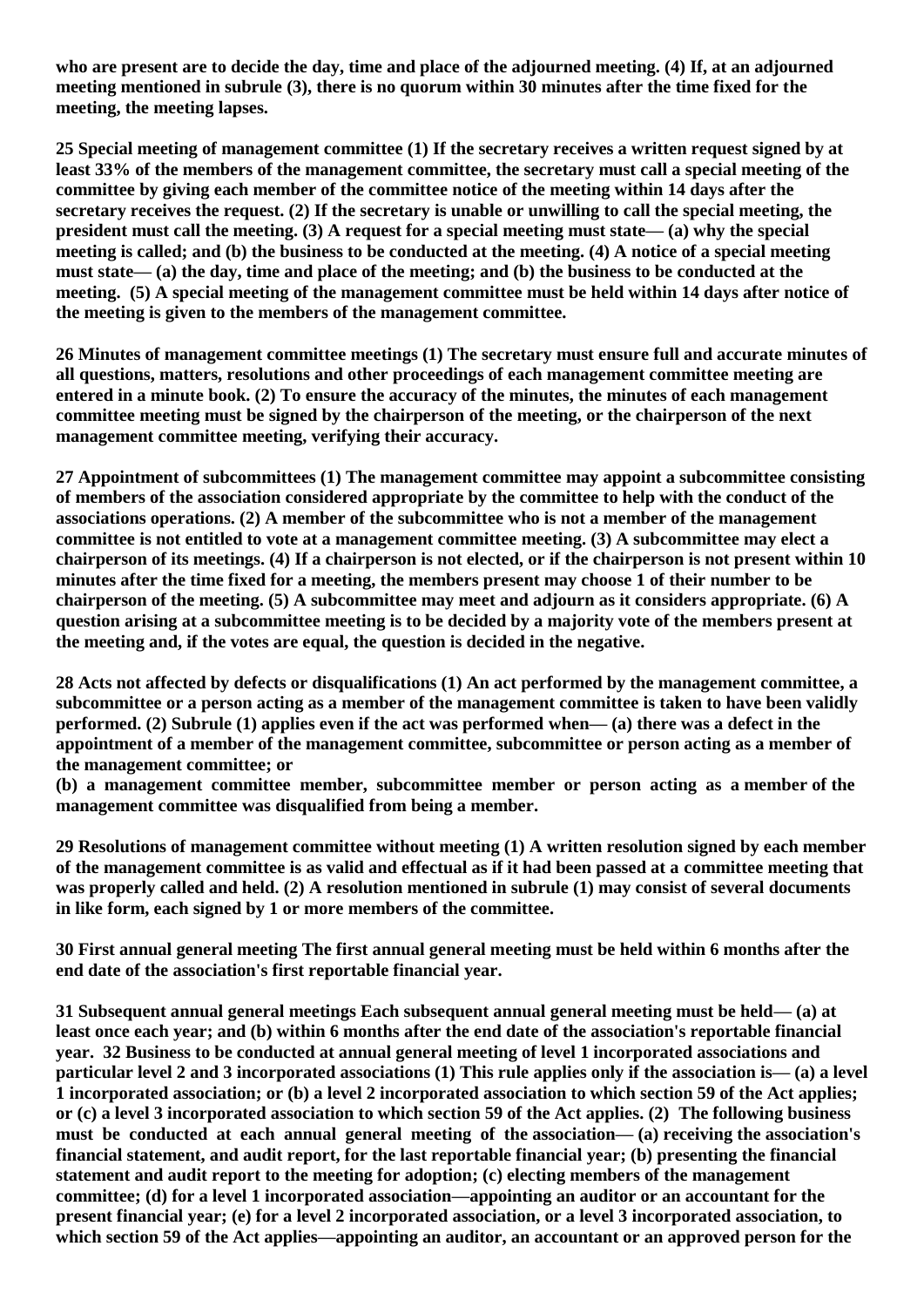**present financial year.**

**33 Business to be conducted at annual general meeting of other level 2 incorporated associations (1) This rule applies only if the association is a level 2 incorporated association to which section 59A of the Act applies. (2) The following business must be conducted at each annual general meeting of the association— (a) receiving the association's financial statement, and signed statement, for the last reportable financial year; (b) presenting the financial statement and signed statement to the meeting for adoption; (c) electing members of the management committee; (d) appointing an auditor, an accountant or an approved person for the present financial year.**

**34 Business to be conducted at annual general meeting of other level 3 incorporated associations (1) This rule applies only if the association is a level 3 incorporated association to which section 59B of the Act applies. (2) The following business must be conducted at each annual general meeting of the association— (a) receiving the association's financial statement, and signed statement, for the last reportable financial year; (b) presenting the financial statement and signed statement to the meeting for adoption; (c) electing members of the management committee.**

**35 Notice of general meeting (1) The secretary may call a general meeting of the association. (2) The secretary must give at least 14 days notice of the meeting to each member of the association. (3) If the secretary is unable or unwilling to call the meeting, the president must call the meeting. (4) The management committee may decide the way in which the notice must be given. (5) However, notice of the following meetings must be given in writing—**

**(a) a meeting called to hear and decide the appeal of a person against the management committee's decision— (i) to reject the person's application for membership of the association; or (ii) to terminate the person's membership of the association; (b) a meeting called to hear and decide a proposed special resolution of the association. (6) A notice of a general meeting must state the business to be conducted at the meeting.**

**36 Quorum for, and adjournment of, general meeting (1) The quorum for a general meeting is at least the number of members elected or appointed to the management committee at the close of the association's last general meeting plus 1. (2) However, if all members of the association are members of the management committee, the quorum is the total number of members less 1. (3) No business may be conducted at a general meeting unless there is a quorum of members when the meeting proceeds to business. (4) If there is no quorum within 30 minutes after the time fixed for a general meeting called on the request of members of the management committee or the association, the meeting lapses. (5) If there is no quorum within 30 minutes after the time fixed for a general meeting called other than on the request of members of the management committee or the association— (a) the meeting is to be adjourned for at least 7 days; and (b) the management committee is to decide the day, time and place of the adjourned meeting. (6) The chairperson may, with the consent of any meeting at which there is a quorum, and must if directed by the meeting, adjourn the meeting from time to time and from place to place. (7) If a meeting is adjourned under subrule (6), only the business left unfinished at the meeting from which the adjournment took place may be conducted at the adjourned meeting. (8) The secretary is not required to give the members notice of an adjournment or of the business to be conducted at an adjourned meeting unless a meeting is adjourned for at least 30 days. (9) If a meeting is adjourned for at least 30 days, notice of the adjourned meeting must be given in the same way notice is given for an original meeting.**

**37 Procedure at general meeting (1) A member may take part and vote in a general meeting in person, by proxy, by attorney or** 

**by using any technology that reasonably allows the member to hear and take part in discussions as they happen. (2) A member who participates in a meeting as mentioned in subrule (1) is taken to be present at the meeting. (3) At each general meeting— (a) the president is to preside as chairperson; and (b) if there is no president or if the president is not present within 15 minutes after the time fixed for the meeting or is unwilling to act, the members present must elect 1 of their number to be chairperson of the meeting; and (c) the chairperson must conduct the meeting in a proper and orderly way.**

**38 Voting at general meeting (1) At a general meeting, each question, matter or resolution, other than a special resolution, must be decided by a majority of votes of the members present. (2) Each member**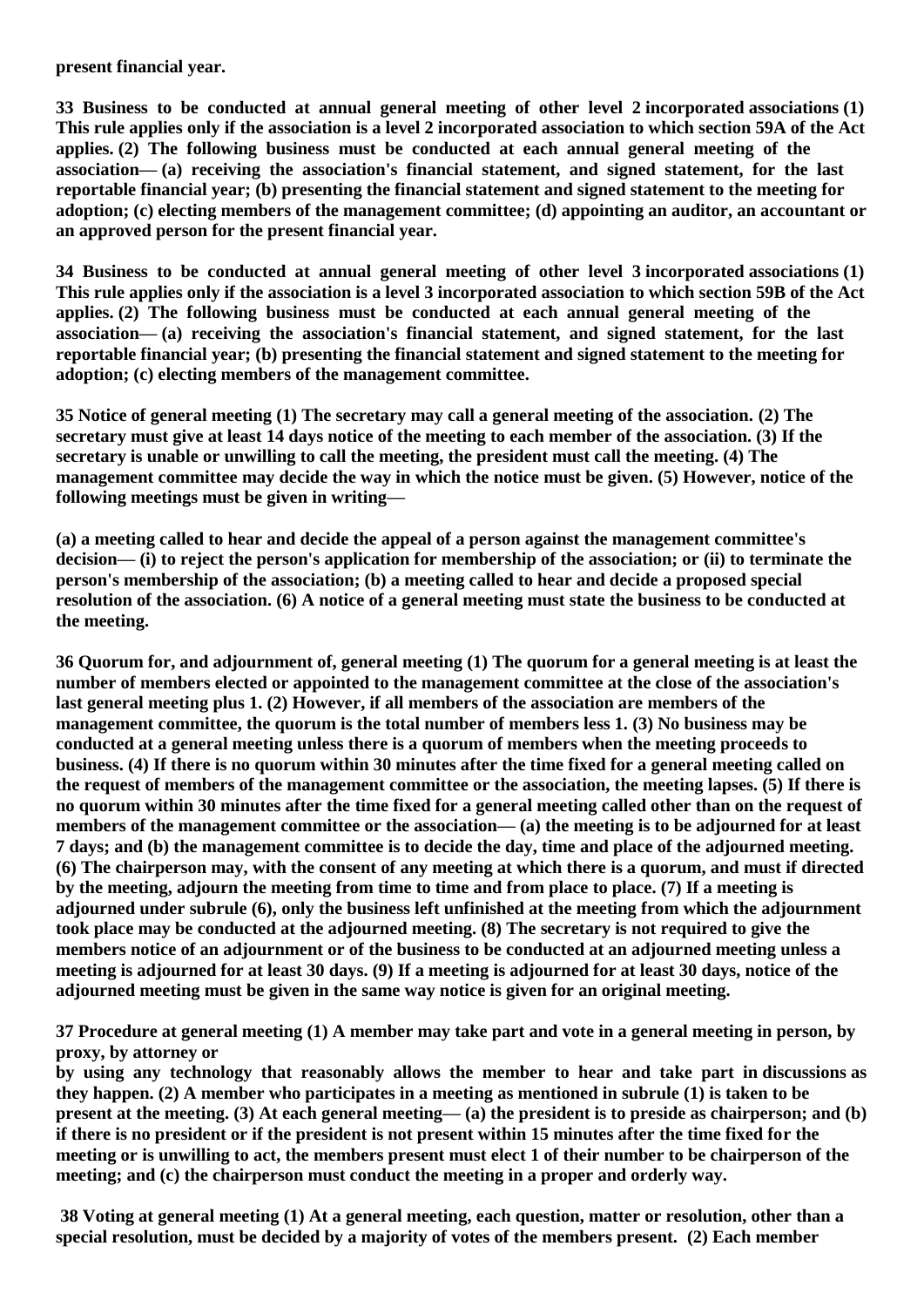**present and eligible to vote is entitled to 1 vote only and, if the votes are equal, the chairperson has a casting vote as well as a primary vote. (3) A member is not entitled to vote at a general meeting if the member's annual subscription is in arrears at the date of the meeting. (4) The method of voting is to be decided by the management committee. (5) However, if at least 20% of the members present demand a secret ballot, voting must be by secret ballot. (6) If a secret ballot is held, the chairperson must appoint 2 members to conduct the secret ballot in the way the chairperson decides. (7) The result of a secret ballot as declared by the chairperson is taken to be a resolution of the meeting at which the ballot was held.**

## **39 Special general meeting**

**(1) The secretary must call a special general meeting by giving each member of the association notice of the meeting within 14 days after— (a) being directed to call the meeting by the management committee; or (b) being given a written request signed by— (i) at least 33% of the number of members of the management committee when the request is signed; or (ii) at least the number of ordinary members of the association equal to double the** 

**number of members of the association on the management committee when the request is signed plus 1; or (c) being given a written notice of an intention to appeal against the decision of the management committee— (i) to reject an application for membership; or (ii) to terminate a person's membership. (2) A request mentioned in sub rule (1)(b) must state— (a) why the special general meeting is being called; and (b) the business to be conducted at the meeting. (3) A special general meeting must be held within 3 months after the secretary— (a) is directed to call the meeting by the management committee; or (b) is given the written request mentioned in subrule (1)(b); or (c) is given the written notice of an intention to appeal mentioned in subrule (1)(c). (4) If the secretary is unable or unwilling to call the special meeting, the president must call the meeting.**

**40 Proxies (1) An instrument appointing a proxy must be in writing and be in the following or similar form— [Name of association]:** 

|                                                                                                            |    |     |        | , being a member of |              |
|------------------------------------------------------------------------------------------------------------|----|-----|--------|---------------------|--------------|
| the association, appoint of as my proxy to vote for me on my behalf at the (annual) general meeting of the |    |     |        |                     |              |
| association, to be held                                                                                    | on | the |        | dav                 | of 20 and at |
| any adjournment of the meeting. Signed this                                                                |    |     | day of | 20                  |              |

**(2) The instrument appointing a proxy must— Signature (a) if the appointor is an individual—be signed by the appointor or the appointor's attorney properly authorised in writing; or (b) if the appointor is a corporation— (i) be under seal; or (ii) be signed by a properly authorised officer or attorney of the corporation. (3) A proxy may be a member of the association or another person. (4) The instrument appointing a proxy is taken to confer authority to demand or join in demanding a secret ballot. (5) Each instrument appointing a proxy must be given to the secretary before the start of the meeting or adjourned meeting at which the person named in the instrument proposes to vote. (6) Unless otherwise instructed by the appointor, the proxy may vote as the proxy considers appropriate. (7) If a member wants a proxy to vote for or against a resolution, the instrument appointing the proxy must be in the following or similar form— [Name of association]:** 

**I,** being a member of the set of the set of the set of the set of the set of the set of the set of the set of the set of the set of the set of the set of the set of the set of the set of the set of the set of the set of t **association, appoint of as my proxy to vote for me on my behalf at the (annual) general meeting of the association, to be held** on the day of 20 and at **any adjournment of the meeting. Signed this day of Signature This form is to be used \*in favour of/\*against [strike out whichever is not wanted] the following resolutions— [List relevant resolutions]**

**41 Minutes of general meetings (1) The secretary must ensure full and accurate minutes of all questions, matters, resolutions and other proceedings of each general meeting are entered in a minute book. (2) To ensure the accuracy of the minutes— (a) the minutes of each general meeting must be signed by the chairperson of the meeting, or the chairperson of the next general meeting, verifying their accuracy; and (b) the minutes of each annual general meeting must be signed by the chairperson of the meeting, or the chairperson of the next meeting of the association that is a general meeting or annual general meeting, verifying their accuracy. (3) If asked by a member of the association, the secretary must, within 28 days after the request is made— (a) make the minute book for a particular general meeting available for inspection by the member at a mutually agreed time and place; and (b) give the member copies of the minutes of the meeting. (4) The association may require the member to pay the reasonable costs of**